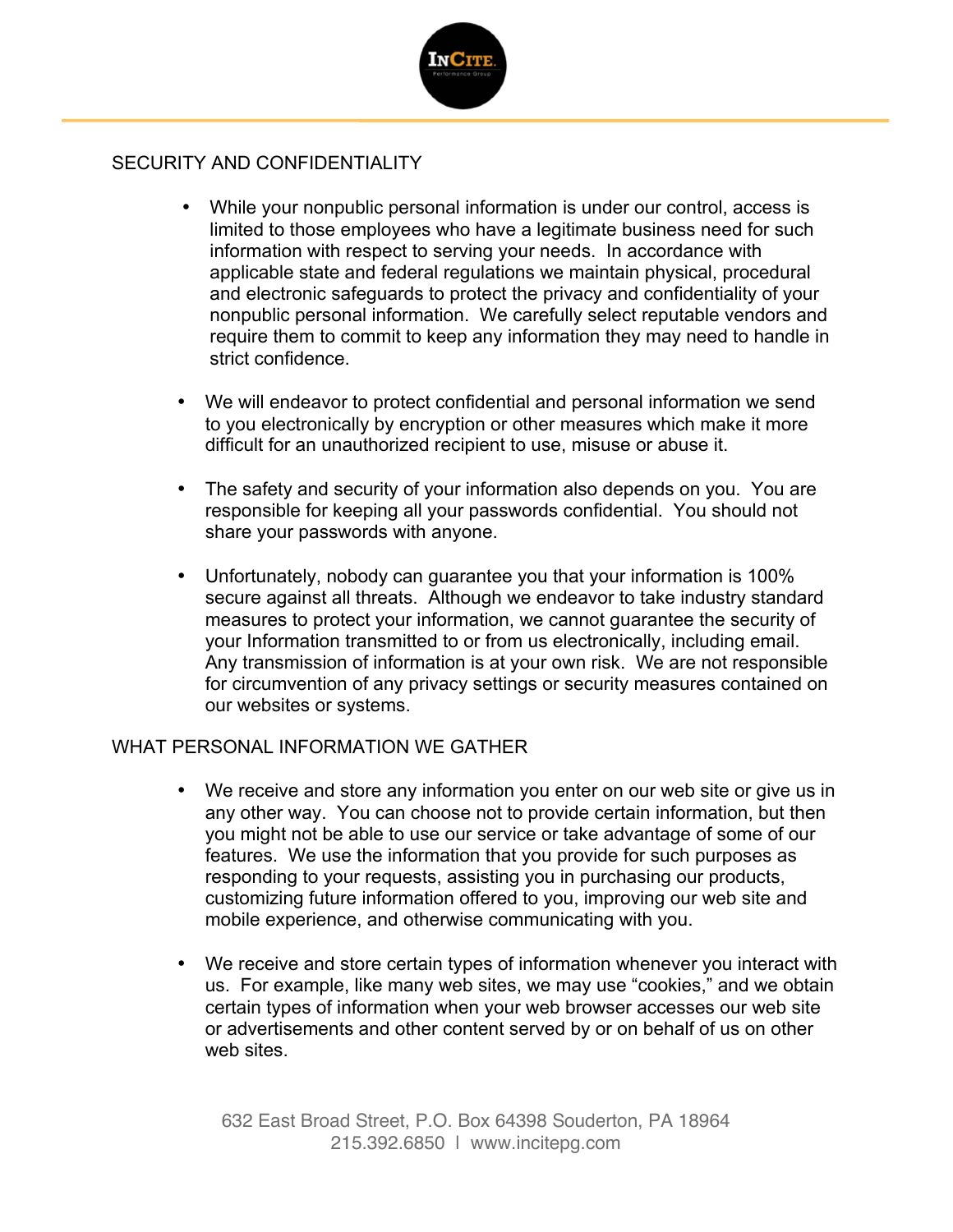

- When you download or use applications created by us for your mobile device, we may receive information about your location and mobile device, including a unique identifier for your device. We may use this information to provide you with location-based services, such as advertising, search results, and other personalized content. Most mobile devices allow you to turn off location services; see your mobile device provider for instructions on how to do this.
- To help us make e-mails more useful, we often may receive a confirmation when you open e-mail from us if your computer supports such capabilities. We also compare our client list to lists received from other companies, in an effort to avoid sending unnecessary messages to our clients. If you do not want to receive e-mail or other mail from us, please adjust your communication preferences.
- We might receive information about you from other sources and add it to our account information.

### **COOKIES**

- Cookies are unique identifiers that we transfer to your device to enable our systems to recognize your device and to provide certain features, such as InCite Performance Group's content tailored to your interests, and a history of your use of our sites.
- The Help feature on most browsers will tell you how to prevent your browser from accepting new cookies, how to have the browser notify you when you receive a new cookie, or how to disable cookies altogether. Additionally, you can disable or delete similar data used by browser addons, such as Flash cookies, by changing the add-on's settings or visiting the Web site of its manufacturer. Because cookies allow you to take advantage of some of our essential features, we recommend that you leave them turned on.

#### WE DO NOT SELL YOUR INFORMATION TO OTHERS

• Because we respect your privacy, except as described below, we do not sell, trade or otherwise disclose your identity or any other personal information about you to third parties. This includes information we obtain concerning all applicants, clients and former clients.